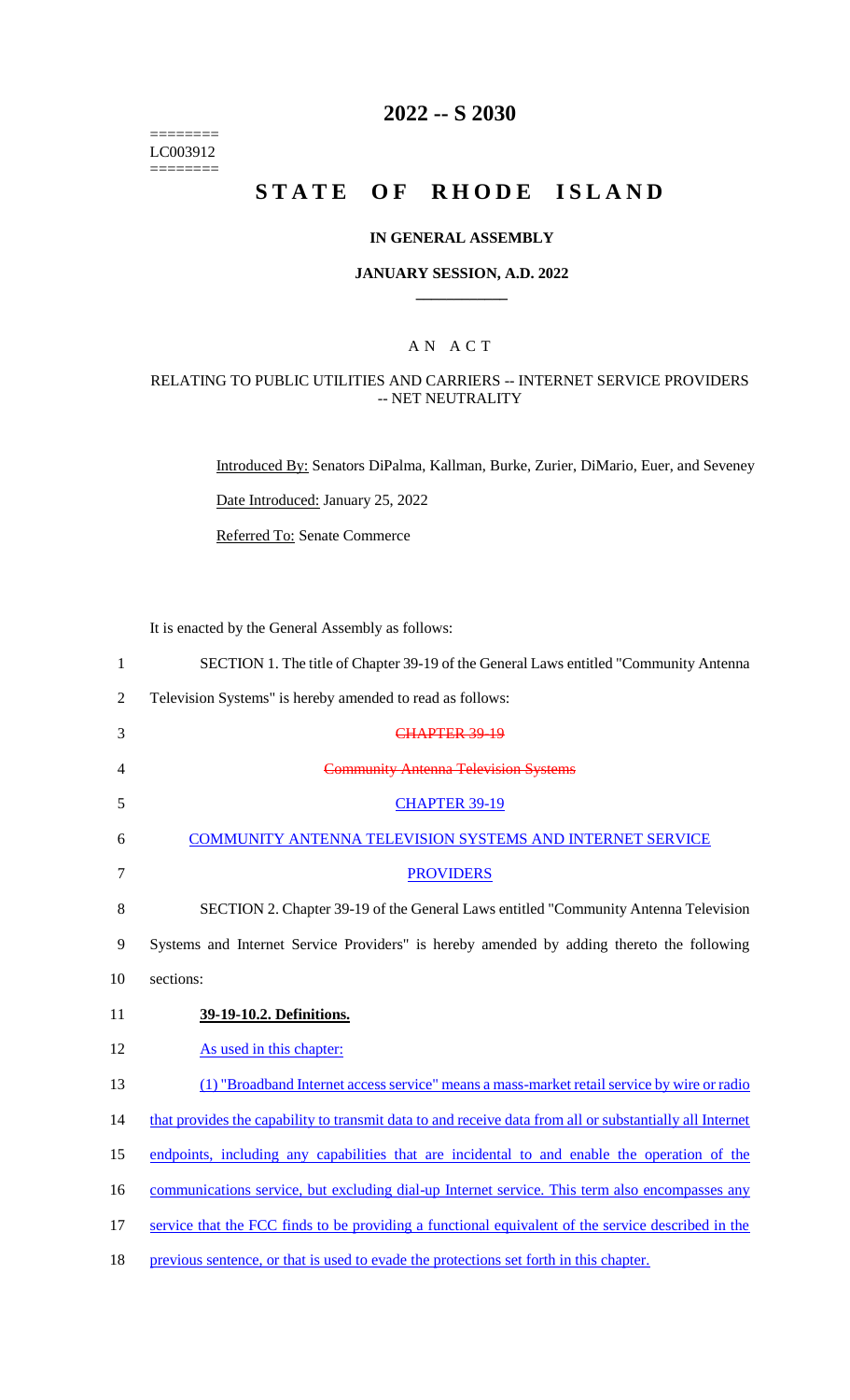(2) "Edge provider" means any individual or entity that provides any content, application or service over the Internet, and any individual or entity that provides a device used for accessing any content application or service over the Internet. (3) "Future contracts" means contracts awarded or renewed by any state agency on or after July 1, 2022. (4) "Paid prioritization" means the management of a broadband Internet access service provider's network to directly or indirectly favor some traffic over other traffic, including through use of techniques such as traffic shaping, prioritization, resource reservation, or other forms of preferential traffic management, either: (i) In exchange for consideration (monetary or otherwise) from a third party; or (ii) To benefit an affiliated entity. Paid prioritization does not include the provision of tiered 12 Internet access service or offerings to a retail end user. (5) "State agency" means any department in the executive branch of state government and any agency, authority, board, bureau, commission, division, institution, office, or other instrumentality within or created by any such department, and any independent state authority, 16 commission, instrumentality, or agency over which the governor exercises executive authority. **39-19-10.3. Internet service neutrality requirements in certain procurement contracts.**  19 The division of purchases within the department of administration (DOA), and all other 20 contracting units or officials of any state agency, shall require that all future contracts for fixed or 21 mobile broadband Internet access services be awarded only to service providers that adhere to "net neutrality principles" established in § 39-19-10.4. **39-19-10.4. Internet service neutrality.**  (a) For purposes of this section, adherence to "net neutrality principles" means that a service provider shall not, with respect to any consumer in the state (including the state itself): 26 (1) Block lawful content, applications, services, or nonharmful devices, subject to reasonable network management that is disclosed to the consumer; (2) Throttle, impair, or degrade lawful Internet traffic based on Internet content, application, or service, or use of a nonharmful device, subject to reasonable network management 30 that is disclosed to the consumer; (3) Engage in paid prioritization unless the state waives the ban as to particular purchased or funded Internet access services if the state determines that the practice is in the public interest, promotes public safety, or is otherwise not inconsistent with the purpose of this chapter; or (4) Unreasonably interfere with or unreasonably disadvantage either: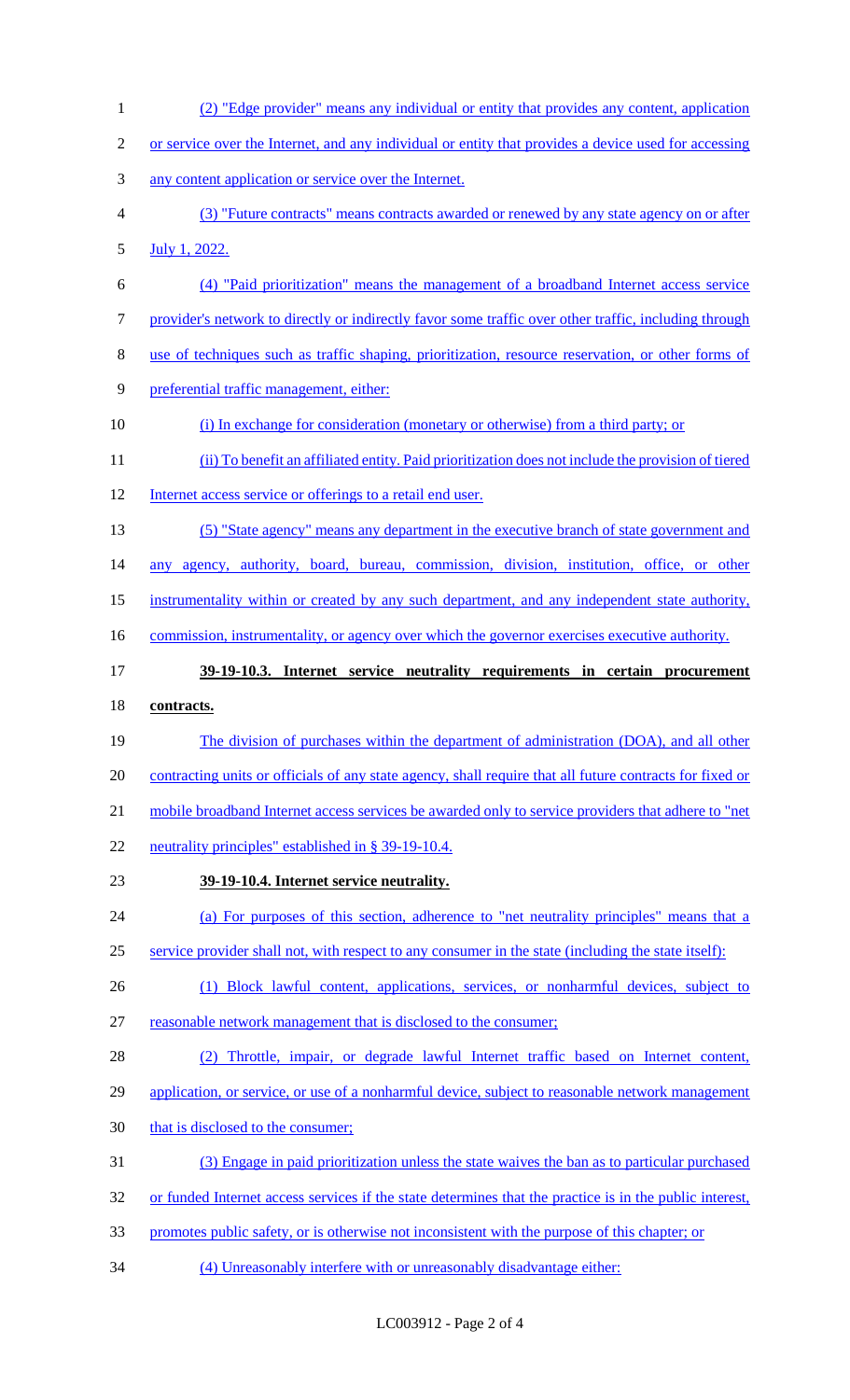- (i) A customer's ability to select, access, and use broadband Internet access service or the
- 2 lawful Internet content, applications, services, or devices of their choice; or
- (ii) An edge provider's ability to make lawful content, applications, services, or devices
- available to a customer, subject to reasonable network management that is disclosed to its
- customers.
- 

## **39-19-10.5. Implementation.**

- (a) As soon as practicable, the division of purchases, with input from the division of public
- utilities and carriers (DPUC), the emergency management administration (EMA), and the division
- of information technology (DOIT), shall amend the state's procurement rules and regulations as
- necessary and appropriate to comply with this directive, and issue such policies and other guidance,
- 11 and take such other steps as are determined to be necessary and appropriate, to ensure that §§ 39-
- 12 19-10.3 and 39-19-10.4 are appropriately implemented and enforced.
- (b) Waivers to these procedures may be granted by the director of the department of

administration only upon receipt of a written justification from a state agency and a finding by the

- 15 director that a waiver would serve a legitimate and significant interest of the state. The DPUC shall
- 16 resolve any dispute over the definition of terminology used in this chapter.
- (c) Each state agency that procures Internet, data and telecommunications services shall
- cooperate with the division of purchases and the DPUC in implementing this chapter.
- 19 (d) The DPUC, in consultation with the DOIT, shall evaluate and advise the governor on
- 20 potential actions to promote net neutrality to protect Rhode Islanders' access to a free and open
- Internet.
- (e) Nothing in this chapter shall:
- (1) Supersede any obligation or authorization a provider of fixed or mobile broadband
- 24 Internet access service may have to address the needs of emergency communications or law
- enforcement, public safety, or national security authorities, consistent with or as permitted by
- 26 applicable law, or limit the provider's ability to do so;
- (2) Prohibit reasonable efforts by a provider of broadband Internet access service to address
- copyright infringement or other unlawful activity; or
- (3) Be construed to supersede any federal, state or local law.
- SECTION 3. This act shall take effect upon passage.

======== LC003912 ========